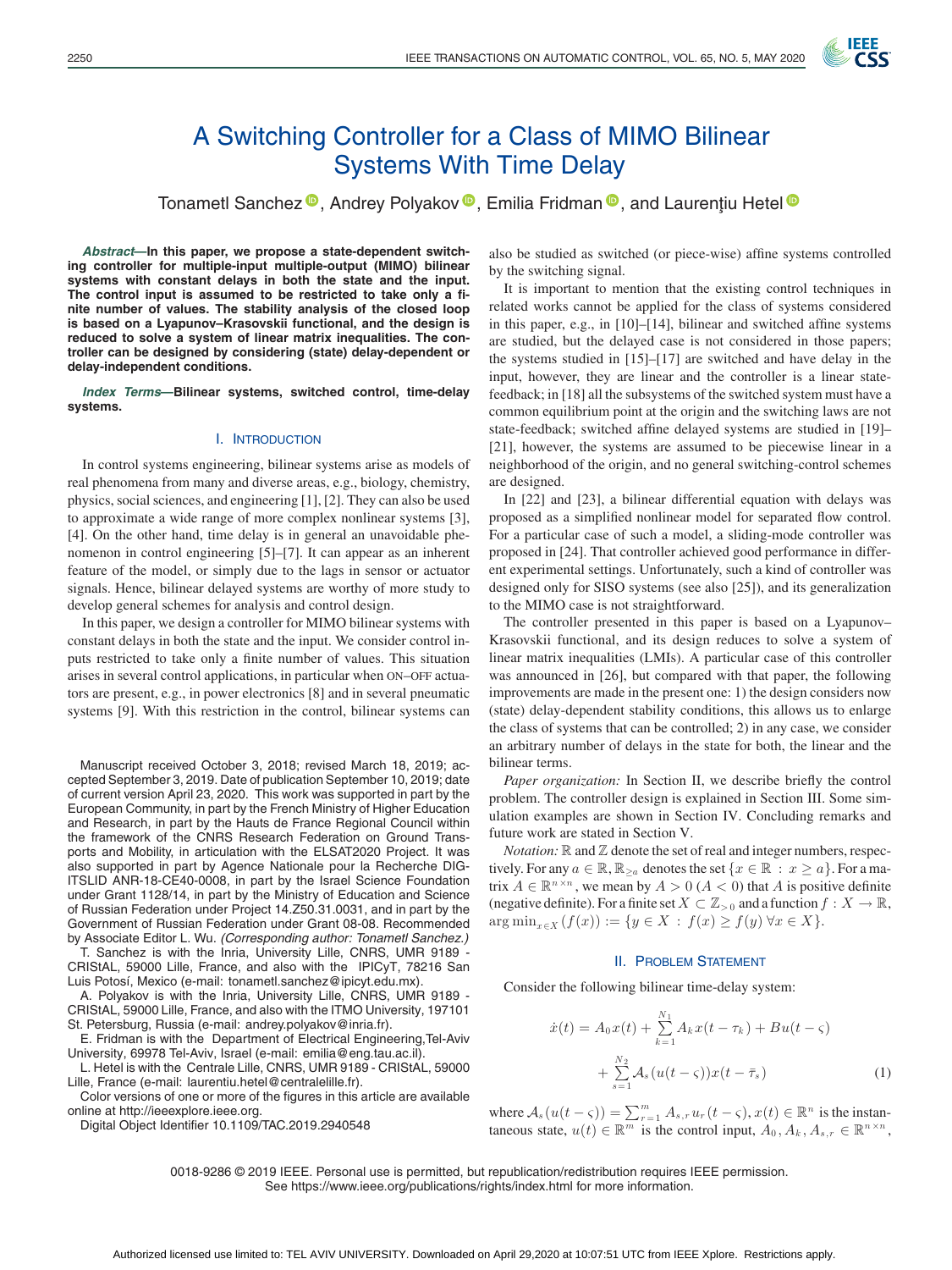$k = 1, \ldots, N_1, s = 1, \ldots, N_2, r = 1, \ldots, m$ , are constant matrices for some finite  $N_1, N_2 \in \mathbb{Z}_{\geq 0}$ , and  $\tau_k, \bar{\tau}_s, \varsigma \in \mathbb{R}_{\geq 0}$  are constant delays. We consider the output of (1) as the whole instantaneous state  $x(t)$ , which is accessible for all  $t \in \mathbb{R}_{t_0}$ . We assume the following for (1).

*Assumption 1:* For any k and any s, the delays  $\varsigma$ ,  $\tau_k$ , and  $\bar{\tau}_s$  are known and satisfy  $0 < \varsigma \leq \tau_k, \overline{\tau}_s$ .

The problem we want to solve is stated as follows.

1) to design a controller  $u$  to track asymptotically a desired constant reference  $x^* \in \mathbb{R}^n$ , taking into account that each control component  $u_i : \mathbb{R} \to \mathbb{R}$  can only take a finite number of values.

Observe that, under the restriction on the controller, we can only have N different values of the input vector u, for some  $N \in \mathbb{Z}_{>0}$ . If we give a certain order to such  $\mathcal N$  vectors, then we obtain the ordered set  $U = \{u^1, \ldots, u^N\}$ , where each  $u^j \in \mathbb{R}^m$ ,  $j = 1, \ldots, N$ , is a constant vector. Also note that, since the control input is bounded, the set of admissible references  $x^*$  is also bounded in the general case.

*Remark 1 (On the existence of solutions):* Consider (1) with the initial conditions

$$
x(t) = \phi(t), \quad t \in [t_0 - h, t_0]
$$
 (2)

where  $h = \max(\tau_1, \ldots, \tau_{N_1}, \bar{\tau}_1, \ldots, \bar{\tau}_{N_2})$ . A function  $x : \mathbb{R}_{\geq t_0 - h} \to$  $\mathbb{R}^n$ , that is locally absolutely continuous on  $t \in [t_0, \infty)$ , is called a solution of problem (1), (2) if it satisfies (1) for almost all  $t \in [t_0, \infty)$ , and (2) for all  $t \le t_0$ , see, e.g., [27], [28], [29, Definition B.1]. If  $u : [t_0 - \varsigma, \infty) \to \mathbb{R}^m$  is a Lebesgue-measurable and locally essentially bounded function, then (1) satisfies the Carathéodory conditions [27, p. 58], [28, p. 100]. Hence, for any continuous function<sup>1</sup> $\phi$ :  $[t_0 - h, t_0] \rightarrow \mathbb{R}^n$ , there exists a unique solution of the problem (1), (2), see, e.g., [27, p. 58], [28, p. 100]. Recall that the solution of the problem (1), (2) can be obtained by means of the *method of steps* (see, e.g.,  $[28, p. 89]$ ), i.e., by solving the problem  $(1)$ ,  $(2)$  for t in the intervals  $[t_0, t_0 + \varsigma]$ ,  $[t_0 + \varsigma, t_0 + 2\varsigma]$ , and so on. Since u is considered as a Lebesgue-measurable function, the integrals in this paper are understood in the sense of Lebesgue.

## *A. Reformulation of the Problem and the Admissible References*

To solve the problem established in the previous section, we first state some basic preliminary considerations.

For  $j = 1, \ldots, N$  and  $s = 1, \ldots, N_2$ , define the vectors  $B_j = B u^j$ and the matrices  $A_{s,j} = \sum_{r=1}^{m} A_{s,r} u_r^j$ . Hence, we can consider (1) as an affine switched system given by

$$
\dot{x}(t) = A_0 x(t) + \sum_{k=1}^{N_1} A_k x(t - \tau_k) \n+ \sum_{s=1}^{N_2} A_{s,\sigma(t-\varsigma)} x(t - \bar{\tau}_s) + B_{\sigma(t-\varsigma)}
$$
\n(3)

where  $\sigma : \mathbb{R} \to \{1, \ldots, N\}$  is the switching signal. As stated in Section II, the control objective is to track asymptotically a constant reference  $x^*$  ∈  $\mathbb{R}^n$ . Define the tracking error z by means of the change of coordinates  $z(t) = x(t) - x^*$ . Hence, the tracking error dynamics

is given by

$$
\dot{z}(t) = A_0 z(t) + \sum_{k=1}^{N_1} A_k z(t - \tau_k)
$$

$$
+ \sum_{s=1}^{N_2} A_{s, \sigma(t - \varsigma)} z(t - \bar{\tau}_s) + C(t) \tag{4}
$$

where  $C(t) := (A_0 + \sum_{k=1}^{N_1} A_k + \sum_{s=1}^{N_2} A_{s,\sigma(t-s)})x^* + B_{\sigma(t-s)}.$ Thus, we have changed the original problem of designing the controller u to the problem of designing the switching rule for  $\sigma$  to drive the trajectories of (3) to the reference  $x^*$ , or equivalently, to drive the trajectories of (4) to zero.

The following lemma gives a necessary condition for the selection of a reference point  $x^*$ .

*Lemma 1:* Consider (4) and define the following:

$$
\Gamma = \left\{ \gamma \in \mathbb{R}^N \; : \; 0 \le \gamma_i \le 1, \sum_{j=1}^N \gamma_j = 1 \right\}
$$

$$
\bar{\mathcal{A}}_s(\gamma) = \sum_{j=1}^N \gamma_j \mathcal{A}_{s,j}, \quad \bar{B}(\gamma) = \sum_{j=1}^N \gamma_j B_j \; .
$$

If for a given signal  $\sigma : \mathbb{R} \to \{1, \ldots, N\}$  and a constant  $x^* \in \mathbb{R}, \bar{z}$  is a solution of (4) such that  $\bar{z}(t) \to 0$  as  $t \to \infty$ , then there exists  $\gamma \in \Gamma$ such that

$$
\left(A_0 + \sum_{k=1}^{N_1} A_k + \sum_{s=1}^{N_2} \bar{A}_s(\gamma)\right) x^* + \bar{B}(\gamma) = 0.
$$
 (5)

*Proof:* For  $t > t_0$  and any  $T \in \mathbb{R}_{>0}$ , we have from (4) that

$$
\bar{z}(t+T) - \bar{z}(t) = \int_{t}^{t+T} \left( A_0 \bar{z}(\nu) + \sum_{k=1}^{N_1} A_k \bar{z}(\nu - \tau_k) + \sum_{s=1}^{N_2} A_{s,\sigma(t-\varsigma)} \bar{z}(\nu - \bar{\tau}_s) \right) d\nu + \int_{t}^{t+T} C(\nu) d\nu.
$$

According to the hypothesis of the lemma, for any finite  $T \in \mathbb{R}_{>0}$ ,  $\lim_{t\to\infty}(\bar{z}(t+T)-\bar{z}(t))=0$ , and

$$
\lim_{t \to \infty} \int_{t}^{t+T} \left( A_0 \,\overline{z}(\nu) + \sum_{k=1}^{N_1} A_k \,\overline{z}(\nu - \tau_k) \right) + \sum_{s=1}^{N_2} \mathcal{A}_{s, \sigma(t-s)} \,\overline{z}(\nu - \overline{\tau}_s) \right) d\nu = 0
$$

therefore, it is necessary that  $\lim_{t\to\infty} \int_{t}^{t+T} C(\nu) d\nu = 0$  for any finite  $T \in \mathbb{R}_{>0}$ . Note that, according to the definition of  $\mathcal{A}_{s,\sigma(t-<)}$  and  $B_{\sigma(t-\varsigma)}$ , we have that

$$
\lim_{t \to \infty} \int_{t}^{t+T} C(\nu) d\nu = \lim_{t \to \infty} \left( \sum_{j=1}^{N} \left[ \left( A_0 + \sum_{k=1}^{N_1} A_k \right) + \sum_{s=1}^{N_2} \sum_{r=1}^{m} A_{s,r} u_r^j \right) x^* + B u^j \right] \delta_j(t,T) \right)
$$

where  $\delta_j(t,T)$  is the measure of the set  $\{\tau \in [t, t+T] : u(\tau - \zeta) =$  $u^j$  }. Observe that for any  $t \in \mathbb{R}_{\geq t_0}$ ,  $\sum_{j=1}^N \delta_j(t,T) = T$ , thus,

$$
0 = \lim_{t \to \infty} \int_{t}^{t+T} C(\nu) d\nu = T \sum_{j=1}^{N} \gamma_{j} \left[ \left( A_{0} + \sum_{k=1}^{N_{1}} A_{k} + \sum_{s=1}^{N_{2}} \sum_{r=1}^{m} A_{s,r} u_{r}^{j} \right) x^{*} + B u^{j} \right]
$$

where  $\gamma_j = T^{-1} \lim_{t \to \infty} \delta_j(t, T)$ . Observe that  $\sum_{j=1}^N \gamma_j = 1$ . The result of the lemma is obtained by noticing that

<sup>&</sup>lt;sup>1</sup>For  $(1)$ , the conditions (on the initial function) that guarantee existence and uniqueness of solutions can be relaxed, i.e.,  $\phi$  can be assumed to be a Borelmeasurable bounded function [29, Th. B.1].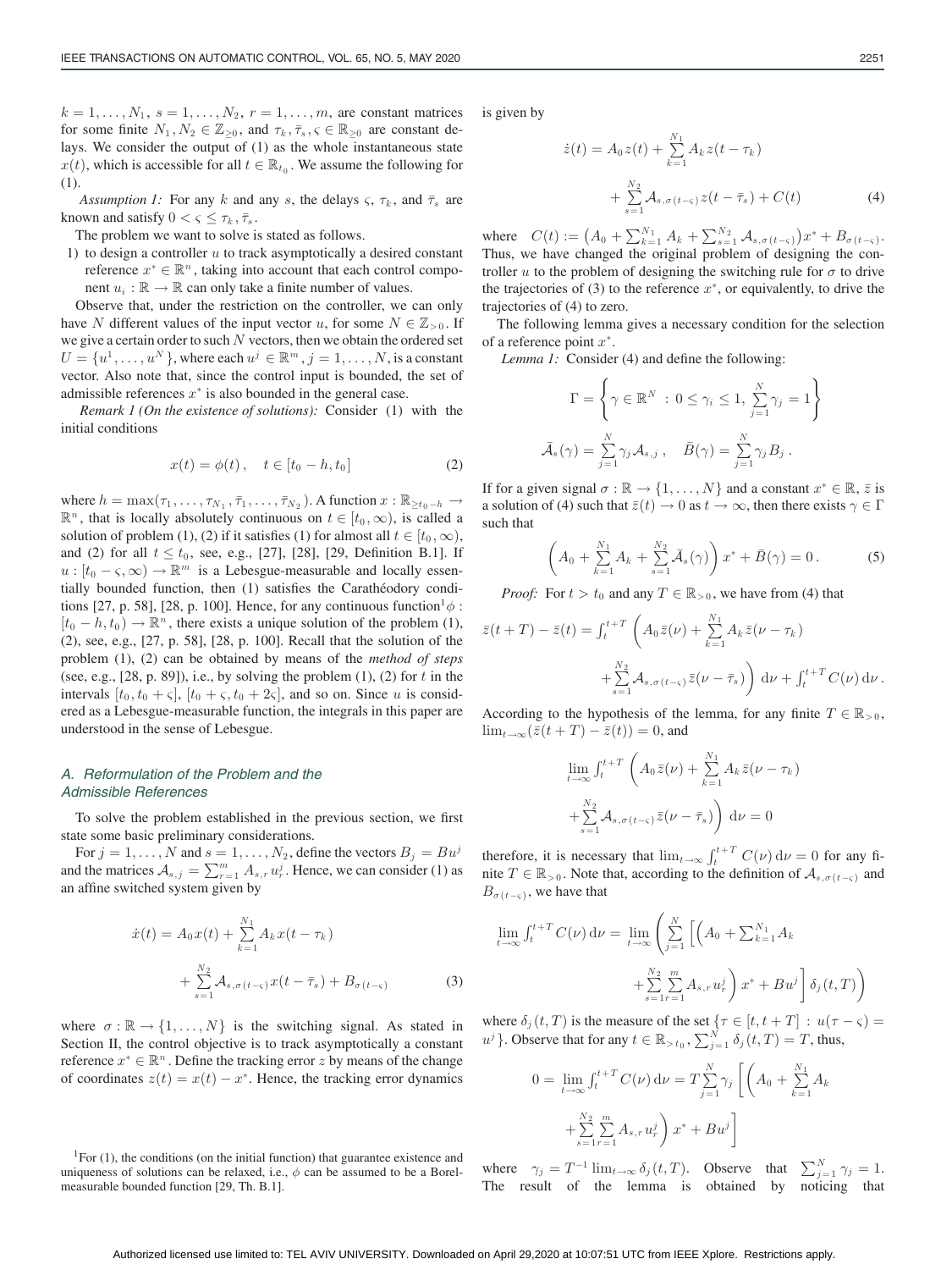$\sum_{j=1}^N \gamma_j \bigl[ (A_0 + \sum_{k=1}^{N_1} A_k + \sum_{s=1}^{N_2} \sum_{r=1}^m A_{s,r} u^j_r ) x^* + B u^j \bigr] =$  $(A_0 + \sum_{k=1}^{N_1} A_k + \sum_{s=1}^{N_2} \bar{A}_s(\gamma))x^* + \bar{B}(\gamma).$ 

# III. CONTROLLER DESIGN

In this section, we design two switching laws for  $\sigma$  to solve the problem established in the previous section. With the aim of showing the ideas in a clear way, we begin by stating the results for the particular case of (3) with  $N_1 = 0$  and  $N_2 = 1$ , i.e., for the system

$$
\dot{x}(t) = A_0 x(t) + A_{\sigma(t-\varsigma)} x(t-\tau) + B_{\sigma(t-\varsigma)}.
$$
 (6)

The results given in Section III-A are extended, in Section III-B, for the case of arbitrary  $N_1$ ,  $N_2$ .

## *A. One Delay in the State*

In the following theorem, we give a switching law  $\sigma$  that drives the trajectories of (6) to a given reference  $x^*$ . Such a switching law is based on a Lyapunov–Krasovskii functional that provides delay-dependent stability conditions (regarding the delay in the state). As a particular case, delay-independent stability conditions are obtained.

*Theorem 1 (Delay-dependent conditions):* Consider (6) with  $\tau$  >  $\varsigma > 0$ , and a given  $x^* \in \mathbb{R}^n$ . If there exist matrices  $P_1, P_2, P_3, S, R \in$  $\mathbb{R}^{n \times n}$ , and a vector  $\gamma \in \Gamma$ , such that  $P_1, P_3, S, R$  are symmetric,  $(A_0 +$  $\bar{A}(\gamma)x^* + \bar{B}(\gamma)=0$ 

$$
S, R > 0, \quad \begin{bmatrix} P_1 & P_2 \\ P_2^\top & P_3 + \tau^{-1} S \end{bmatrix} > 0, \quad \bar{M}(\gamma) < 0 \tag{7}
$$

where  $\bar{A}(\gamma) = \sum_{j=1}^{N} \gamma_j A_j$ 

$$
\bar{M}(\gamma) := \begin{bmatrix} \Phi & P_1 \bar{A}(\gamma) - P_2 & \tau(A_0^\top P_2 + P_3) \\ * & -S & \tau(\bar{A}(\gamma)^\top P_2 - P_3) \\ * & * & -\tau R \end{bmatrix}
$$

and  $\Phi := A_0^{\top} P_1 + P_1^{\top} A_0 + S + \tau R + P_2 + P_2^{\top}$ . Then, (6) in closed loop with the switching controller

$$
\sigma(t) \in \underset{j \in \{1,\ldots,N\}}{\arg \min} \left( \left[ (w(t) - x^*)^\top P_1 + (\bar{w}(t) - x^*\tau)^\top P_2^\top \right] \times \left[ A_j x(t - \tau + \varsigma) + B_j \right] \right)
$$
  

$$
\times [A_j x(t - \tau + \varsigma) + B_j] \right)
$$
  

$$
w(t) = \int_{-\varsigma}^0 e^{-A_0 \eta} \left[ A_{\sigma(t+\eta)} x(t - \tau + \varsigma + \eta) + B_{\sigma(t+\eta)} \right] d\eta
$$
  

$$
+ e^{A_0 \varsigma} x(t)
$$
  

$$
\bar{w}(t) = \int_{t-\tau+\varsigma}^t x(\nu) d\nu + \int_{t-\varsigma}^t w(\nu) d\nu
$$
 (8)

is such that  $x(t) \rightarrow x^*$  as  $t \rightarrow \infty$ .

The proof of Theorem 1 is given below, but first, let us enunciate some important remarks.

*Remark 2:* Observe that, for any  $t \in \mathbb{R}_{\geq 0}$ , the switching signal  $\sigma(t)$ depends on  $x(\vartheta)$ ,  $\vartheta \in [t - \tau, t]$ , and the switching signal  $\sigma(t - \zeta)$ depends on  $x(\vartheta)$ ,  $\vartheta \in [t - \tau - \varsigma, t - \varsigma]$ . Therefore, the condition  $\varsigma$ 0 allows us to guarantee the existence of solutions of the closed loop (6), (10) as stated in Remark 1. Thus, no generalized-solution concepts are required.

From Theorem 1, we recover in the following corollary the controller designed in [26].

*Corollary 1 (Delay-independent conditions):* Consider (6) with  $\tau > \varsigma > 0$ , and a given  $x^* \in \mathbb{R}^n$ . If there exist  $\gamma \in \Gamma$  and symmetric matrices  $P_1, S \in \mathbb{R}^{n \times n}$  such that  $(A_0 + \overline{A}(\gamma))x^*$  +

 $\bar{B}(\gamma)=0$ 

$$
P_1, S > 0, \ \bar{M}(\gamma) := \begin{bmatrix} P_1 A_0 + A_0^\top P_1 + S \ P_1 \bar{A}(\gamma) \\ \bar{A}^\top (\gamma) P_1 & -S \end{bmatrix} < 0 \tag{9}
$$

then (6) in closed loop with the switching controller

$$
\sigma(t) \in \underset{j \in \{1, ..., N\}}{\arg \min} \left( (w(t) - x^*) P_1[A_j x(t - \tau + \varsigma) + B_j] \right)
$$
  

$$
w(t) = \int_{-\varsigma}^{0} e^{-A_0 \eta} \left[ A_{\sigma(t + \eta)} x(t - \tau + \varsigma + \eta) + B_{\sigma(t + \eta)} \right] d\eta
$$
  

$$
+ e^{A_0 \varsigma} x(t) \tag{10}
$$

is such that  $x(t) \rightarrow x^*$  as  $t \rightarrow \infty$ .

*Remark 3:* Observe that to accomplish the last LMI in (9),  $A_0$ must be Hurwitz. Such a restriction is eliminated by the more general controller (8), which considers delay-dependent stability conditions. However, for the cases where both controllers are feasible, (10) has the advantage to be simpler than (8).

*Remark 4 (Two computational issues):* Let us discuss briefly two details in the computation of the controller given in Theorem 1.

1) In applications, the controller implementation is normally made through digital computers, thus, the control signals are assumed constant between the sampling periods (piecewise continuous), and the data acquisition process usually transforms the physical measurements into piecewise continuous signals. For such a kind of signals, the Lebesgue and the Riemann integrals coincide. Under this consideration, the integral in the controller of Theorem 1 can be implemented as a Riemann integral.

2) For the computation of the predictors in the control law, there exist in the literature several numerically stable methods to implement such predictors, see, e.g., [30], [31], and the references therein.

*Proof of Theorem 1:* Consider again the change of variables  $z(t)$  =  $x(t) - x^*$ . The dynamics in variable z is given by

$$
\dot{z}(t) = A_0 z(t) + A_{\sigma(t-\varsigma)} z(t-\tau) + C(t) \tag{11}
$$

where  $C(t) := (A_0 + A_{\sigma(t-\varsigma)})x^* + B_{\sigma(t-\varsigma)}$ . The proof consists in verifying, by means of a Lyapunov–Krasovskii functional, that the solutions of (11) converge asymptotically to zero.

Consider the following Lyapunov–Krasovskii functional [32]

$$
V(z_t) = \begin{bmatrix} z(t) \\ \hat{z}(t) \end{bmatrix}^\top \begin{bmatrix} P_1 & P_2 \\ * & P_3 \end{bmatrix} \begin{bmatrix} z(t) \\ \hat{z}(t) \end{bmatrix} + \int_{t-\tau}^t z^\top(\nu) \\ \times Rz(\nu)(\nu - t + \tau) d\nu + \int_{t-\tau}^t z^\top(\nu) Sz(\nu) d\nu \tag{12}
$$

where  $\hat{z}(t) := \int_{t-\tau}^{t} z(\nu) d\nu$ . By using the Jensen's inequality in the last term of (12) we have that

$$
V(z_t) \geq \begin{bmatrix} z(t) \\ \hat{z}(t) \end{bmatrix}^\top \begin{bmatrix} P_1 & P_2 \\ P_2^\top & P_3 + \tau^{-1}S \end{bmatrix} \begin{bmatrix} z(t) \\ \hat{z}(t) \end{bmatrix} + \int_{t-\tau}^t (\nu - t + \tau) z^\top(\nu) Rz(\nu) d\nu.
$$

Thus, (12) is positive definite if

$$
R > 0
$$
, and  $\begin{bmatrix} P_1 & P_2 \\ P_2^{\top} & P_3 + \tau^{-1} S \end{bmatrix} > 0$ .

Since the solutions of the closed loop (6), (8) are absolutely continuous functions (see Remarks 1 and 2), the time derivative of (12) is given by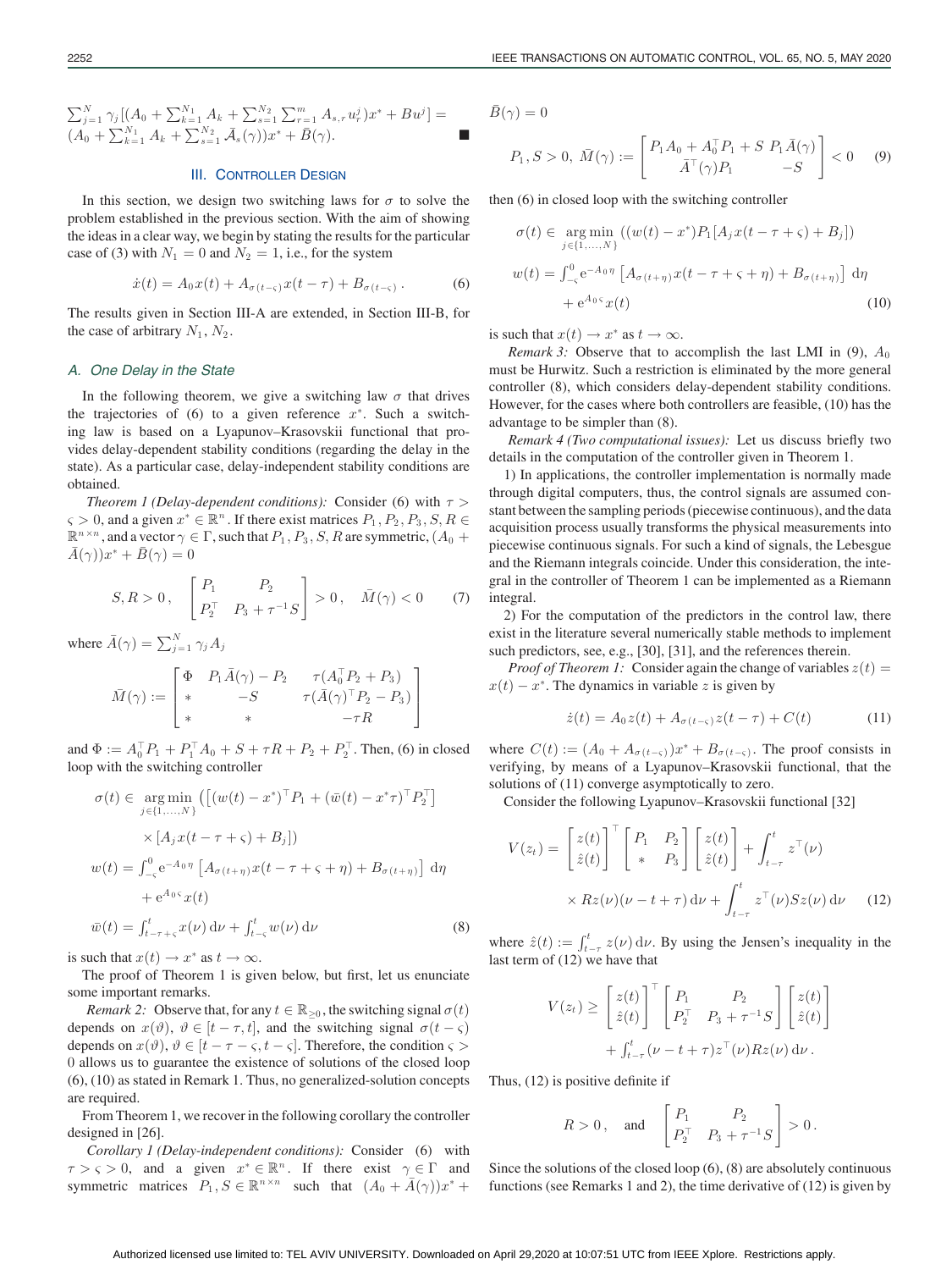(for almost all  $t \in \mathbb{R}_{\geq t_0}$ )<sup>2</sup>

$$
\dot{V}(z_t) = 2 \begin{bmatrix} z(t) \\ \hat{z}(t) \end{bmatrix}^\top \begin{bmatrix} P_1 & P_2 \\ * & P_3 \end{bmatrix} \begin{bmatrix} \dot{z}(t) \\ \dot{z}(t) \end{bmatrix} + \tau z^\top(t) R z(t) + z^\top(t) S z(t) - z^\top(t - \tau) \times S z(t - \tau) - \int_{t-\tau}^t z^\top(\nu) R z(\nu) d\nu.
$$
\n(13)

By using the Jensen's inequality in the last term of (13) we have that  $\dot{V}(z_t) \leq W(\zeta; \sigma(t-\zeta))$ , where  $\zeta = [z^{\top}(t), z^{\top}(t-\tau), \hat{z}^{\top}(t)]^{\top}$  and

$$
W(\zeta; \sigma(t - \zeta)) = z^{\top}(t)\Phi z(t) + 2z^{\top}(t)\left(P_1 A_{\sigma(t - \zeta)} - P_2\right) \times z(t - \tau) + 2z^{\top}(t)\left(A_0^{\top} P_2 + P_3\right)\hat{z}(t) \n- z^{\top}(t - \tau)Sz(t - \tau) + 2z^{\top}(t - \tau) \times \left(A_{\sigma(t - \zeta)}^{\top} P_2 - P_3\right)\hat{z}(t) - \tau^{-1}\hat{z}^{\top}(t)R\hat{z} \n+ 2\left(z^{\top}(t)P_1 + \hat{z}^{\top}(t)P_2^{\top}\right)C(t).
$$
\n(14)

Observe that (14) can be rewritten as  $W(\zeta;\sigma(t-\zeta)) = \overline{\zeta}^{\top} M(\sigma(t-\zeta))\overline{\zeta} + 2(z^{\top}(t)P_1 + \hat{z}^{\top}(t)P_2^{\top})C(t)$ , where  $\overline{\zeta} = [z^{\top}(t),$  $z^{\top}(t-\tau), \tau^{-1}\hat{z}^{\top}(t)]^{\top}$  and

$$
M(\rho) = \begin{bmatrix} \Phi & P_1 A_{\rho} - P_2 & \tau(A_0^{\top} P_2 + P_3) \\ * & -S & \tau(A_{\rho}^{\top} P_2 - P_3) \\ * & * & -\tau R \end{bmatrix}.
$$

Now, define the function  $W_{\gamma} : \mathbb{R}^{3n} \to \mathbb{R}$ , given by  $W_{\gamma}(\zeta) = \overline{\zeta}^{\top} \overline{M}(\gamma) \overline{\zeta} + 2(z^{\top}(t)P_1 + \hat{z}^{\top}(t)P_2^{\top}) \left[ (A_0 + \overline{A}(\gamma))x^* + \overline{B}(\gamma) \right]$ . Note that, according to the hypotheses of the theorem,  $W_{\gamma}$  is negative definite, and can be rewritten as

$$
W_{\gamma}(\zeta) = \sum_{j=1}^{N} \gamma_j W(\zeta; j).
$$

Since  $W_{\gamma}$  is negative definite, and each  $\gamma_i$  is nonnegative, we can assure that for each  $\zeta \in \mathbb{R}^{3n} \setminus \{0\}$ , there exists (at least) one  $j \in$  $\{1,\ldots,N\}$  such that  $W(\zeta;j)<0$ . Therefore, the switching law  $\sigma(t \varsigma$ )  $\in$  arg min<sub>j $\in$ {1,...,N}</sub>  $W(\zeta; j)$  ensures that (14) is strictly negative for all  $\zeta \in \mathbb{R}^{3n} \setminus \{0\}$ . However, observe that [see (14)]

$$
\min_j W(\zeta;j)=2z^\top(t)\Phi z(t)-2z^\top(t-\tau)P_2z(t)+2z^\top(t)
$$

$$
\times \left( A_0^\top P_2 + P_3 \right) \hat{z}(t) - z^\top (t - \tau) S z(t - \tau) - 2 z^\top (t - \tau) \n\times P_3 \hat{z}(t) - \tau^{-1} \hat{z}^\top (t) R \hat{z}(t) + 2 \left( z^\top (t) P_1 + \hat{z}^\top (t) P_2^\top \right) \n\times A_0 x^* + 2 \min_{j \in \{1, ..., N\}} \left\{ \left( z^\top (t) P_1 + \hat{z}^\top (t) P_2^\top \right) \n\times \left( A_j z(t - \tau) + A_j x^* + B_j \right) \right\}.
$$

Hence, the switching rule  $\sigma(t - \varsigma) \in \arg \min_{j \in \{1,...,N\}} W(\varsigma; j)$  is equivalent to

$$
\sigma(t) \in \underset{j \in \{1, \ldots, N\}}{\arg \min} \left\{ \left( z^\top (t + \varsigma) P_1 + \hat{z}^\top (t + \varsigma) P_2^\top \right) \right\}
$$

$$
\times \left( A_j z (t - \tau + \varsigma) + A_j x^* + B_j \right) \right\}.
$$

 $2$ In general, the right-hand side of the closed loop (6), (8) is not continuous in  $t$ , however, its solutions are absolutely continuous in  $t$ , as stated in Remarks 1 and 2. Thus, the smoothness properties of the functional  $V$  guarantee that its evaluation along a system's trajectory is an absolutely continuous function, therefore, its time derivative exists almost everywhere. Hence, the standard Lyapunov–Krasovskii theorems are still valid for our case. Nevertheless, there exist some stability results where Carathéodory conditions and nondifferentiable Lyapunov–Krasovskii functionals are considered, see, e.g., [33].

But  $\sigma$  requires the prediction of the instantaneous state at  $t + \varsigma$ . Since the solution of (6) can be written as

$$
x(t) = \int_{t_0}^t e^{A_0(t-\nu)} [A_{\sigma(\nu-\varsigma)} x(\nu-\tau) + B_{\sigma(\nu-\varsigma)}] d\nu
$$
  
+  $e^{A_0(t-t_0)} x(t_0)$ 

the prediction of the state at  $t + \varsigma$  is given by

$$
x(t+\varsigma) = \int_{t}^{t+\varsigma} e^{A_0(t+\varsigma-\nu)} \left[ A_{\sigma(\nu-\varsigma)} x(\nu-\tau) + B_{\sigma(\nu-\varsigma)} \right] d\nu + e^{A_0\varsigma} x(t).
$$

Observe that  $w(t) = x(t + \varsigma)$  by means of the change of variable  $\eta =$  $-t - s + \nu$ . Moreover, we have that  $\hat{z}^{\top}(t + s) = \int_{t-\tau+s}^{t} x(\nu) d\nu +$  $\int_{t}^{t+s} x(\nu) d\nu - x^{*}\tau$ . Thus, the controller is obtained by using back the change of coordinates.

*Remark 5:* Note that at the time t, the predictor used to compute  $x(t + \varsigma)$  only requires past information, i.e., the values of  $x(r)$  for  $r \in [t - \tau, t)$  (which are already measured), and the values of  $\sigma(r)$  for  $r \in [t - \varsigma, t)$  (which are already computed).

Finally, note that the switching law ensures that  $W(\zeta;\sigma(t-\zeta)) =$  $\begin{array}{l} \min_{j \in \{1,\ldots,N\}} W(\zeta;j) = \sum_{j'=1}^N \gamma_{j'} \min_{j \in \{1,\ldots,N\}} W(\zeta;j) \leq \sum_{j=1}^N \ \gamma_{j'} W(\zeta;j) = W_\gamma(\zeta). \end{array}$  Thus,  $\quad \dot{V}(x_t) \leq W_\gamma(\zeta) = \bar{\zeta}^\top \bar{M}(\gamma) \bar{\zeta} \leq$  $-\lambda_{\min}(-\bar{M}(\gamma))|z(t)|^2$ , where  $|\cdot|$  denotes the Euclidean norm. To prove Corollary 1, just set  $R = P_2 = P_3 = 0$  in the functional (12), and follow the same reasoning.

#### B. SEVERAL DELAYS IN THE STATE

In this section, we extend the results given in Section III-A to the class of systems described by (3) considering several delays in the state. For this case consider the matrices  $P_1, P_{2,k}, \bar{P}_{2,s}$ ,  $P_{3,k}, \bar{P}_{3,s}, S_k, \bar{S}_s, R_k, \bar{R}_s \in \mathbb{R}^{n \times n}, k = 1, \ldots, N_1, s = 1, \ldots, N_2.$ Define

$$
\bar{P} = \begin{bmatrix} P_1 & \Pi_{11} \\ * & \Pi_{22} \end{bmatrix}, \quad \bar{M}(\gamma) = \begin{bmatrix} \Phi_{11} & \cdots & \Phi_{15} \\ \vdots & \ddots & \vdots \\ * & \Phi_{55} \end{bmatrix}
$$

where

$$
\Pi_{11} = [P_{2,1} \cdots P_{2,N_1} \bar{P}_{2,1} \cdots \bar{P}_{2,N_2}]
$$
\n
$$
\Pi_{22} = \text{diag}(P_{3,1} + \tau_1^{-1}S_1, \ldots, P_{3,N_1} + \tau_{N_1}^{-1}S_{N_1}
$$
\n
$$
\bar{P}_{3,1} + \bar{\tau}_1^{-1}\bar{S}_1, \ldots, \bar{P}_{3,N_2} + \bar{\tau}_{N_2}^{-1}\bar{S}_{N_2})
$$
\n
$$
\Phi_{11} = A_0^\top P_1 + P_1^\top A_0 + \sum_{k=1}^{N_1} (\tau_k R_k + S_k + P_{2,k} + P_{2,k}^\top)
$$
\n
$$
+ \sum_{s=1}^{N_2} (\bar{\tau}_s \bar{R}_s + \bar{S}_s + \bar{P}_{2,s} + \bar{P}_{2,s}^\top)
$$
\n
$$
\Phi_{12} = [P_1 A_1 - P_{2,1} \cdots P_1 A_{N_1} - P_{2,N_1}]
$$
\n
$$
\Phi_{13} = [P_1 \bar{A}_1(\gamma) - \bar{P}_{2,1} \cdots P_1 \bar{A}_{N_2}(\gamma) - \bar{P}_{2,N_2}]
$$
\n
$$
\Phi_{14} = [A_0^\top P_{2,1} + P_{3,1} \cdots A_0^\top P_{2,N_1} + P_{3,N_1}]
$$
\n
$$
\Phi_{15} = [A_0^\top \bar{P}_{2,1} + \bar{P}_{3,1} \cdots A_0^\top \bar{P}_{2,N_2} + \bar{P}_{2,N_2}]
$$
\n
$$
\Phi_{22} = -\text{diag}(S_1, \ldots, S_{N_1}), \quad \Phi_{23} = 0
$$
\n
$$
\Phi_{24} = \begin{bmatrix} \varphi_1 & A_1^\top P_{2,2} & \cdots & A_1^\top P_{2,N_1} \\ A_2^\top P_{2,1} & \varphi_2 & \cdots & A_2^\top P_{2,N_1} \\ \vdots & \vdots & \ddots & \vdots \\ A_{N_1}^\top P_{2,1} & \cdots & \varphi_{N_1} \end{bmatrix}
$$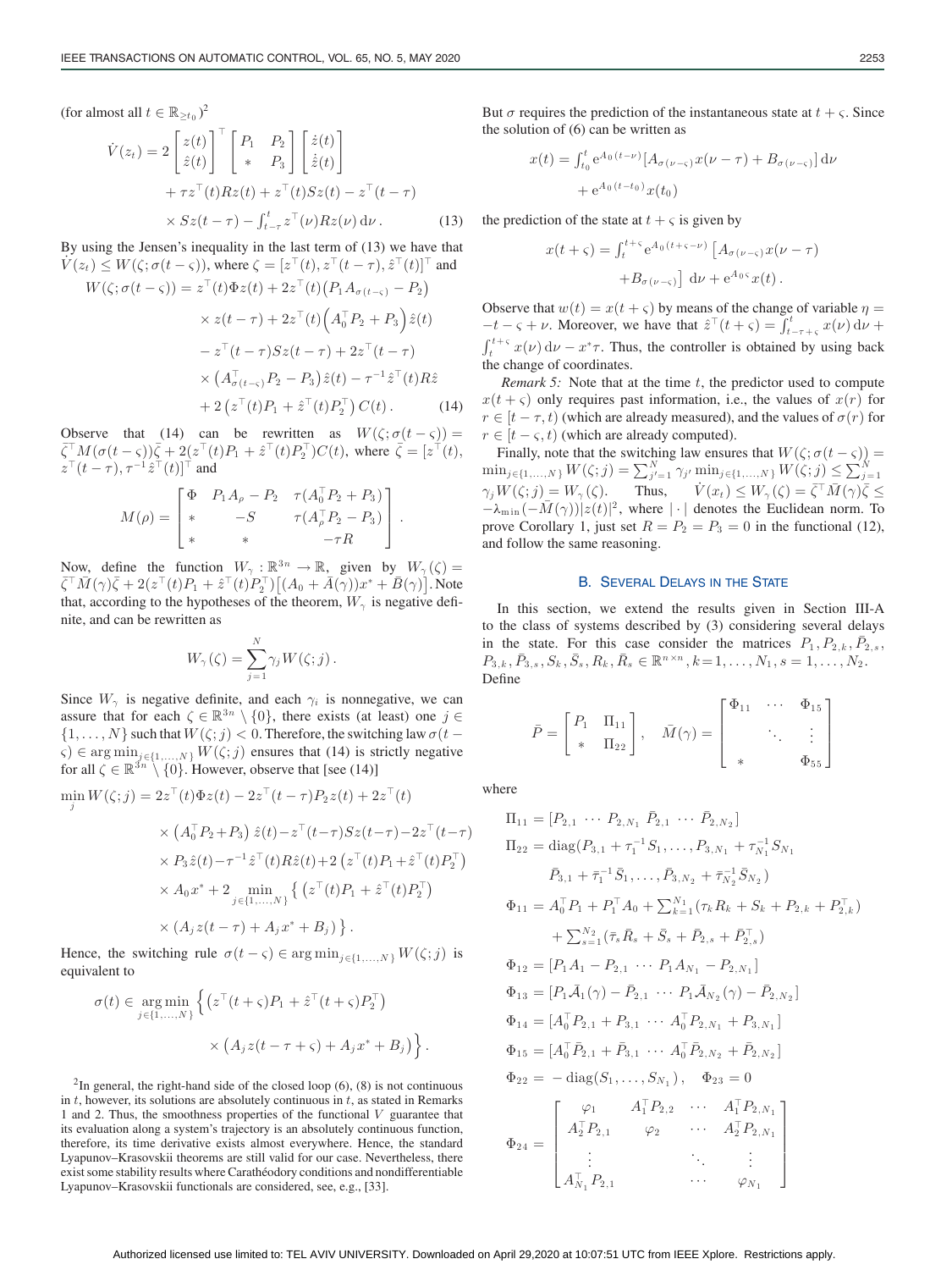with 
$$
\varphi_k = A_k^{\top} P_{2,k} - P_{3,k}
$$
  
\n
$$
\Phi_{25} = \begin{bmatrix}\nA_1^{\top} \bar{P}_{2,1} & \cdots & A_1^{\top} \bar{P}_{2,N_2} \\
\vdots & \ddots & \vdots \\
A_{N_1}^{\top} \bar{P}_{2,1} & \cdots & A_{N_1}^{\top} \bar{P}_{2,N_2}\n\end{bmatrix}
$$
\n
$$
\Phi_{33} = -\operatorname{diag}(\bar{S}_1, \ldots, \bar{S}_{N_2}),
$$
\n
$$
\Phi_{34} = \begin{bmatrix}\n\bar{A}_1^{\top}(\gamma) P_{2,1} & \cdots & \bar{A}_1^{\top}(\gamma) P_{2,N_1} \\
\vdots & \ddots & \vdots \\
\bar{A}_{N_2}^{\top}(\gamma) P_{2,1} & \cdots & \bar{A}_{N_2}^{\top}(\gamma) P_{2,N_1}\n\end{bmatrix}
$$
\n
$$
\Phi_{35} = \begin{bmatrix}\n\bar{\varphi}_1 & \bar{A}_1^{\top}(\gamma) \bar{P}_{2,2} & \cdots & \bar{A}_1^{\top}(\gamma) \bar{P}_{2,N_2} \\
\bar{A}_2^{\top}(\gamma) \bar{P}_{2,1} & \bar{\varphi}_2 & \cdots & \bar{A}_2^{\top}(\gamma) \bar{P}_{2,N_2} \\
\vdots & \ddots & \vdots \\
\bar{A}_{N_2}^{\top}(\gamma) \bar{P}_{2,1} & \cdots & \bar{\varphi}_{N_2}\n\end{bmatrix}
$$

with  $\bar{\varphi}_s = \bar{\mathcal{A}}_s^{\top}(\gamma)\bar{P}_{2,s} - \bar{P}_{3,s}$ 

$$
\Phi_{44} = -\operatorname{diag}(\tau_1^{-1}R_1, \dots, \tau_{N_1}^{-1}R_{N_1}), \quad \Phi_{45} = 0
$$
  

$$
\Phi_{55} = -\operatorname{diag}(\bar{\tau}_1^{-1}\bar{R}_1, \dots, \bar{\tau}_{N_2}^{-1}\bar{R}_{N_2}).
$$

*Theorem 2:* Consider (3) satisfying Assumption 1, and a given  $x^* \in \mathbb{R}^n$ . If there exist  $\gamma \in \Gamma$ , and matrices  $P_1, P_{2,k}, \bar{P}_{2,s}, P_{3,k}, \bar{P}_{3,s}, S_k, \bar{S}_s, R_k, \bar{R}_s$ , such that (5) holds,  $P_1, P_{3,k}, \bar{P}_{3,s}, S_k, \bar{S}_s, R_k, \bar{R}_s$  are symmetric,  $S_k, \bar{S}_s, R_k, \bar{R}_s, \bar{P} > 0$ , and  $\overline{M}(\gamma) < 0$ , then (3) in closed loop with the switching controller

$$
\sigma(t) \in \underset{j \in \{1,\dots,N\}}{\arg \min} \left\{ \left( \Delta_1 + \Delta_2 + \Delta_3 \right) \left( \Delta_4(j) + B_j \right) \right\} \tag{15}
$$

with  $\Delta_1 := (w(t) - x^*)^{\top} P_1, \quad \Delta_2 := \sum_{k=1}^{N_1} (\hat{w}_k(t) - x^* \tau_k)^{\top} P_{2,k}^{\top},$  $\Delta_3 := \sum_{s=1}^{N_2} (\hat{w}_s(t) - x^*\bar{\tau}_s)^\top \bar{P}_{2,s}^\top, \, \Delta_4(j) := \sum_{\tilde{s}=1}^{N_2} \mathcal{A}_{\tilde{s},j} x(t - \bar{\tau}_{\tilde{s}} +$ ς)

$$
w(t) := e^{A_0 \varsigma} x(t) + \int_{-\varsigma}^0 e^{-A_0 \eta} \left( \sum_{k=1}^{N_1} A_k x(t - \tau_k + \varsigma + \eta) + \sum_{s=1}^{N_2} A_{s, \sigma(t+\eta)} x(t - \bar{\tau}_s + \varsigma + \eta) + B_{\sigma(t+\eta)} \right) d\eta
$$

 $\hat{w}_k(t) := \int_{t-\tau_k + \varsigma}^t x(\nu) \, \mathrm{d}\nu + \int_{t-\varsigma}^t w(\nu) \, \mathrm{d}\nu$ , and  $\hat{\bar{w}}_s(t) = \int_{t-\bar{\tau}_s + \varsigma}^t$  $x(\nu) d\nu + \int_{t-\varsigma}^{t} w(\nu) d\nu$ , is such that  $x(t) \to x^*$  as  $t \to \infty$ .

*Corollary 2:* Consider (3) satisfying Assumption 1, and a given  $x^* \in \mathbb{R}^n$ . If there exist  $\gamma \in \Gamma$  and symmetric matrices  $P_1, S_k, \overline{S}_s \in$  $\mathbb{R}^{n \times n}$ ,  $k = 1, \ldots, N_1$ ,  $s = 1, \ldots, N_2$ , such that (5) holds

$$
P_1, S_k, \overline{S}_s > 0
$$
, and  $\overline{M}(\gamma) := \begin{bmatrix} \Phi_1 & \Phi_2 \\ * & \Phi_3 \end{bmatrix} < 0$ 

where  $\Phi_1 = P_1 A_0 + A_0^{\top} P_1 + \sum_{k=1}^{N_1} S_k + \sum_{s=1}^{N_2} \bar{S}_s$ ,  $\Phi_2 = [P_1 A_1]$  $\cdots$   $P_1A_{N_1}$   $P_1\bar{\mathcal{A}}_1(\gamma)$   $\cdots$   $P_1\bar{\mathcal{A}}_{N_2}(\gamma)$ , and  $\Phi_3 = -\text{diag}$  $(Q_1, \ldots, Q_{N_1}, \overline{Q}_1, \ldots, \overline{Q}_{N_2})$ . Then, (3) in closed loop with the switching controller

$$
\sigma(t) \in \underset{j \in \{1, ..., N\}}{\arg \min} (w(t) - x^*) P_1 \left[ \sum_{s=1}^{N_2} A_{s,j} x(t - \bar{\tau}_s + \varsigma) + B_j \right]
$$
  

$$
w(t) = e^{A_0 \varsigma} x(t) + \int_{-\varsigma}^{0} e^{-A_0 \eta} \left[ \sum_{k=1}^{N_1} A_k x(t - \tau_k + \varsigma + \eta) + \sum_{s=1}^{N_2} A_{s,\sigma(t+\eta)} x(t - \bar{\tau}_s + \varsigma + \eta) + B_{\sigma(t+\eta)} \right] d\eta
$$

is such that  $x(t) \to x^*$  as  $t \to \infty$ .

The proof of Theorem 2 is analogous to the proof of Theorem 1, but considering the Lyapunov–Krasovskii functional [32]

$$
V(z_t) = \hat{\zeta}^\top P \hat{\zeta} + \sum_{k=1}^{N_1} \int_{t-\tau_k}^t (\nu - t + \tau_k) z^\top(\nu) R_k z(\nu) d\nu
$$
  
+ 
$$
\sum_{s=1}^{N_2} \int_{t-\bar{\tau}_s}^t (\nu - t + \bar{\tau}_s) z^\top(\nu) \bar{R}_s z(\nu) d\nu
$$
  
+ 
$$
\sum_{s=1}^{N_2} \int_{t-\bar{\tau}_s}^t z^\top(\nu) \bar{S}_s z(\nu) d\nu + \sum_{k=1}^{N_1} \int_{t-\tau_k}^t z^\top(\nu) S_k z(\nu) d\nu
$$

where  $\hat{\zeta}(t) = [z^{\top}(t), \hat{z}_1^{\top}(t), \dots, \hat{z}_{N_1}^{\top}(t), \hat{z}_1^{\top}(t), \dots, \hat{z}_{N_2}^{\top}(t)]^{\top}$ ,  $\hat{z}_k(t) = \int_{t-\tau_k}^t z(\nu) \, d\nu, \, \hat{\bar{z}}_s(t) = \int_{t-\bar{\tau}_s}^t z(\nu) \, d\nu$ 

$$
P = \begin{bmatrix} P_1 & \Pi_{11} \\ * & \Pi_{22} \end{bmatrix}
$$

and  $\bar{\Pi}_{22} = \Pi_{22} - \text{diag}(\tau_1^{-1}S_1, \ldots, \tau_{N_1}^{-1}S_{N_1}, \bar{\tau}_1^{-1}\bar{S}_1, \ldots, \bar{\tau}_{N_2}^{-1}\bar{S}_{N_2}).$ For the proof of Corollary 2, set in (16)  $P_{2,k} = \bar{P}_{2,s} = P_{3,k} = \bar{P}_{3,s}$  $R_k = \overline{R}_s = 0.$ 

#### IV. EXAMPLES

In the examples of this section, the LMIs were solved in MAT-LAB by using the solver SeDuMi [34] version 1.3, and the toolbox YALMIP [35]. For the simulations, we used Simulink with the fixedstep Euler integration method.

#### *A. Delay-Independent Controller*

Here, we consider the example given in [26] where the controller is designed by considering delay-independent conditions. Thus, we change the delay in the state (twice the original) to show that the same controller works. Consider (1) with  $n = 2$ ,  $m = 2$ ,  $N_1 = 0$ ,  $N_2 = 1$ ,  $\tau = 2$ ,  $\varsigma = 1/2$ , and

$$
A_0 = \begin{bmatrix} -3 & 1 \\ 2 & -5 \end{bmatrix}, \quad A_{1,1} = \begin{bmatrix} 4 & 2 \\ 1 & 6 \end{bmatrix}
$$

$$
A_{1,2} = \begin{bmatrix} 1 & 1 \\ 2 & 2 \end{bmatrix}, \quad B = \begin{bmatrix} 3 & 1 \\ 1 & 2 \end{bmatrix}.
$$

The control components are assumed to be ON–OFF, i.e.,  $u_i : \mathbb{R} \to$  $\{0, 1\}, i = 1, 2$ , hence,  $U = \{u^1, \ldots, u^4\}$  where  $u^1 = [0 \ 0]^T$ ,  $u^2 =$  $[1\ 0]^{\top}$ ,  $u^3 = [0\ 1]^{\top}$ , and  $u^4 = [1\ 1]^{\top}$ . It is important to mention that the trajectories of this model diverge by maintaining any of the inputs on. If we choose  $x^* = [2 \ 2]^{\top}$ , then for  $\gamma = \frac{1}{30} [14 \ 4 \ 12 \ 0]^{\top}$ , we have that the LMIs in (9) hold with

$$
P_1 = \frac{1}{10} \begin{bmatrix} 4.8581 & 1.1108 \\ 1.1108 & 2.6861 \end{bmatrix}, S = \begin{bmatrix} 1.1122 & -0.0054 \\ -0.0054 & 1.1990 \end{bmatrix}.
$$

The initial conditions were chosen as  $x(t)=0$ ,  $u(t)=0$  for all  $t \le 0$ , and the integration step was equal to 0.1 ms. Fig. 1 shows the system's states converging to the reference point. The vertical doted lines indicate the time when the delayed inputs start to switch in a high-frequency regime. Such a switching can be appreciated in the nondelayed control signals shown in Fig. 2.

It is important to mention that for this example it can also be used the controller with delay-dependent conditions given in Theorem 1. However, note that (10) is simpler than (8).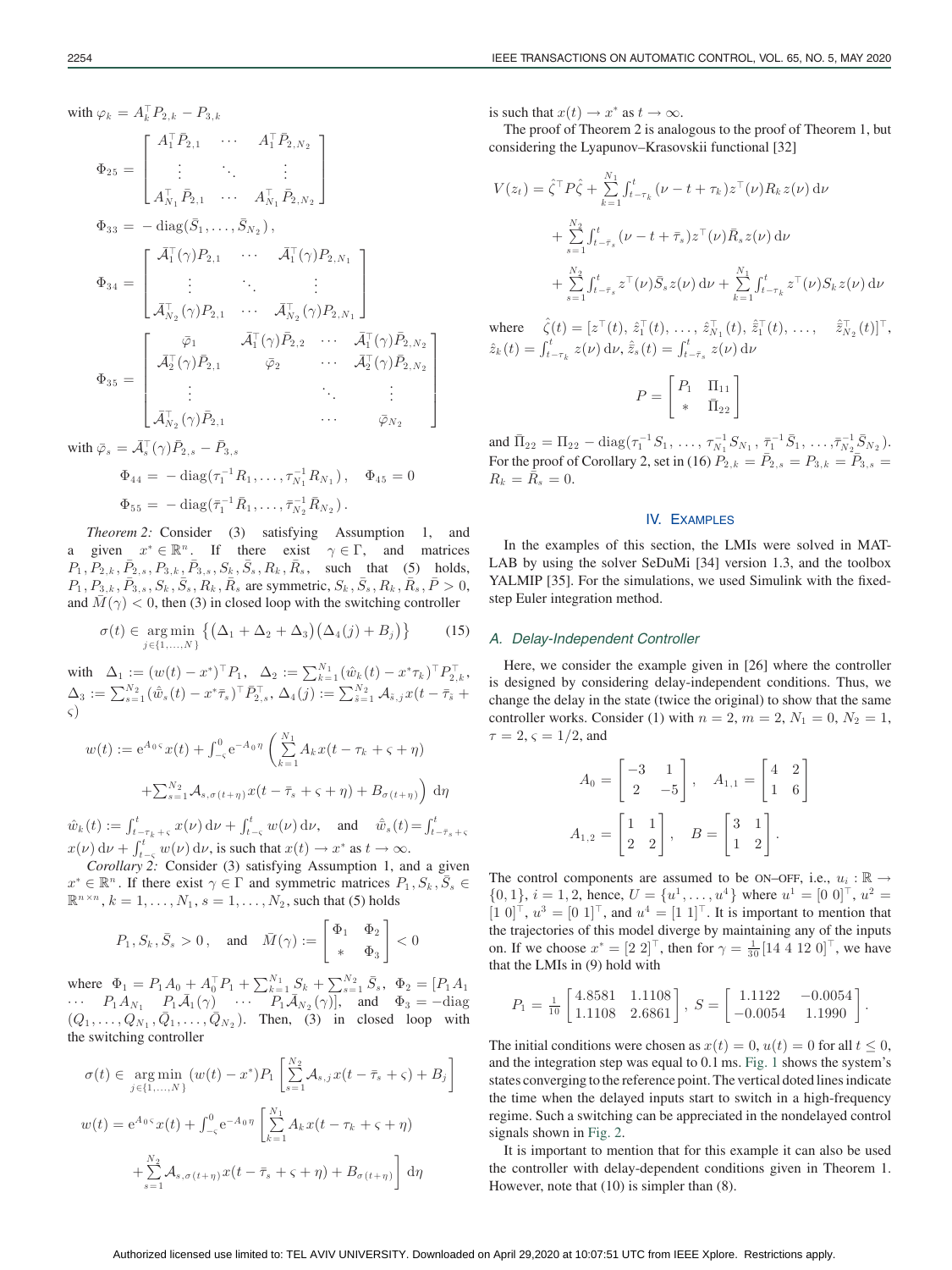

Fig. 1. States of the system.



Fig. 2. Control signals.

## *B. Delay-Dependent Controller*

Consider again (1) with  $n = 2$ ,  $m = 2$ ,  $N_1 = 0$ ,  $N_2 = 1$ ,  $\tau = 1/3$ ,  $\varsigma = 1/6$ , and

$$
A_0 = \frac{1}{20} \begin{bmatrix} 1/3 & 1/4 \\ 1/5 & 1/2 \end{bmatrix}, \quad A_{1,1} = \begin{bmatrix} -5 & 2 \\ 1 & 1 \end{bmatrix}
$$

$$
A_{1,2} = \begin{bmatrix} 1 & 1 \\ 2 & -4 \end{bmatrix}, \quad B = \begin{bmatrix} 1 & 1 \\ 1/2 & 3/2 \end{bmatrix}.
$$

Note that in this case,  $A_0$  is not a Hurwitz matrix, therefore, the controller given in Corollary 1 cannot be used.

The control components are assumed to be as in the previous example. If we choose  $x^* = \begin{bmatrix} 5 & 6 \end{bmatrix}^\top$ , then for  $\gamma =$  $\frac{1}{30}$ [8.500 10.9479 10.5521 0]<sup>T</sup>, we have that the LMIs in (7) hold with

$$
P_1 = \begin{bmatrix} 1.0731 & 0.6971 \\ 0.6971 & 1.3689 \end{bmatrix}, \quad S = \begin{bmatrix} 0.4933 & -0.0723 \\ -0.0723 & 0.4668 \end{bmatrix}
$$

$$
R = \begin{bmatrix} 1.2366 & -0.3719 \\ -0.3719 & 1.0906 \end{bmatrix}, P_2 = \begin{bmatrix} -0.7578 & 0.1262 \\ 0.1287 & -0.7159 \end{bmatrix}
$$

$$
P_3 = \begin{bmatrix} 0.6463 & -0.4995 \\ -0.4995 & 0.4505 \end{bmatrix}.
$$

The initial conditions were chosen as  $x(t)=0$ ,  $u(t)=0$  for all  $t \leq 0$ , and the integration step was equal to 0.1 ms. Fig. 3 shows the system's states converging to the reference point. The vertical doted lines indicate the times when the delayed inputs start or stop switching in a high-frequency regime. Such a switching can be appreciated in the nondelayed control signals shown in Fig. 4.



Fig. 3. States of the system.



Fig. 4. Control signals.

#### V. CONCLUSION

The controller developed in this paper can be used in a wide set of bilinear systems where the delay cannot be neglected. The conceptual simplicity of the controller let it to be modifiable by changing the Lyapunov–Krasovskii functional. An important potential application of this controller is in the field of turbulent flow control systems, since it is suitable for the kind of models and ON–OFF actuators used in some flow control applications, see, e.g., [24].

Future work: There are several aspects that can be considered to improve or extend the control approach used in this paper. We can mention, e.g., robustness analysis, consideration of time varying delays, or the presence of several delays in the input.

## **REFERENCES**

- [1] R. R. Mohler, *Bilinear Control Processes: With Applications to Engineering, Ecology, and Medicine*. New York, NY, USA: Academic, 1973.
- [2] P. M. Pardalos and V. A. Yatsenko, *Optimization and Control of Bilinear Systems*. New York, NY, USA: Springer, 2008.
- [3] A. Krener, "Bilinear and nonlinear realizations of input-output maps," *SIAM J. Control*, vol. 13, no. 4, pp. 827–834, 1975.
- [4] D. Elliott, *Bilinear Control Systems*. Dordrecht, The Netherlands: Springer, 2009.
- [5] N. N. Krasovskii, *Stability of Motion*. Stanford, CA, USA: Stanford Univ. Press, 1963.
- [6] J.-P. Richard, "Time-delay systems: An overview of some recent advances and open problems," *Automatica*, vol. 39, no. 10, pp. 1667–1694, 2003.
- [7] E. Fridman, *Introduction to Time-Delay Systems*. Basel, Switzerland: Birkhäuser, 2014.
- [8] H. Sira-Ramirez and R. Silva-Ortigoza, *Control Design Techniques in Power Electronics Devices*. London, U.K.: Springer-Verlag, 2006.
- [9] P. Beater, *Pneumatic Drives*. Berlin, Germany: Springer-Verlag, 2007.
- [10] P. Bolzern and W. Spinelli, "Quadratic stabilization of a switched affine system about a nonequilibrium point," in *Proc. Amer. Control Conf.*, Jun. 2004, vol. 5, pp. 3890–3895.